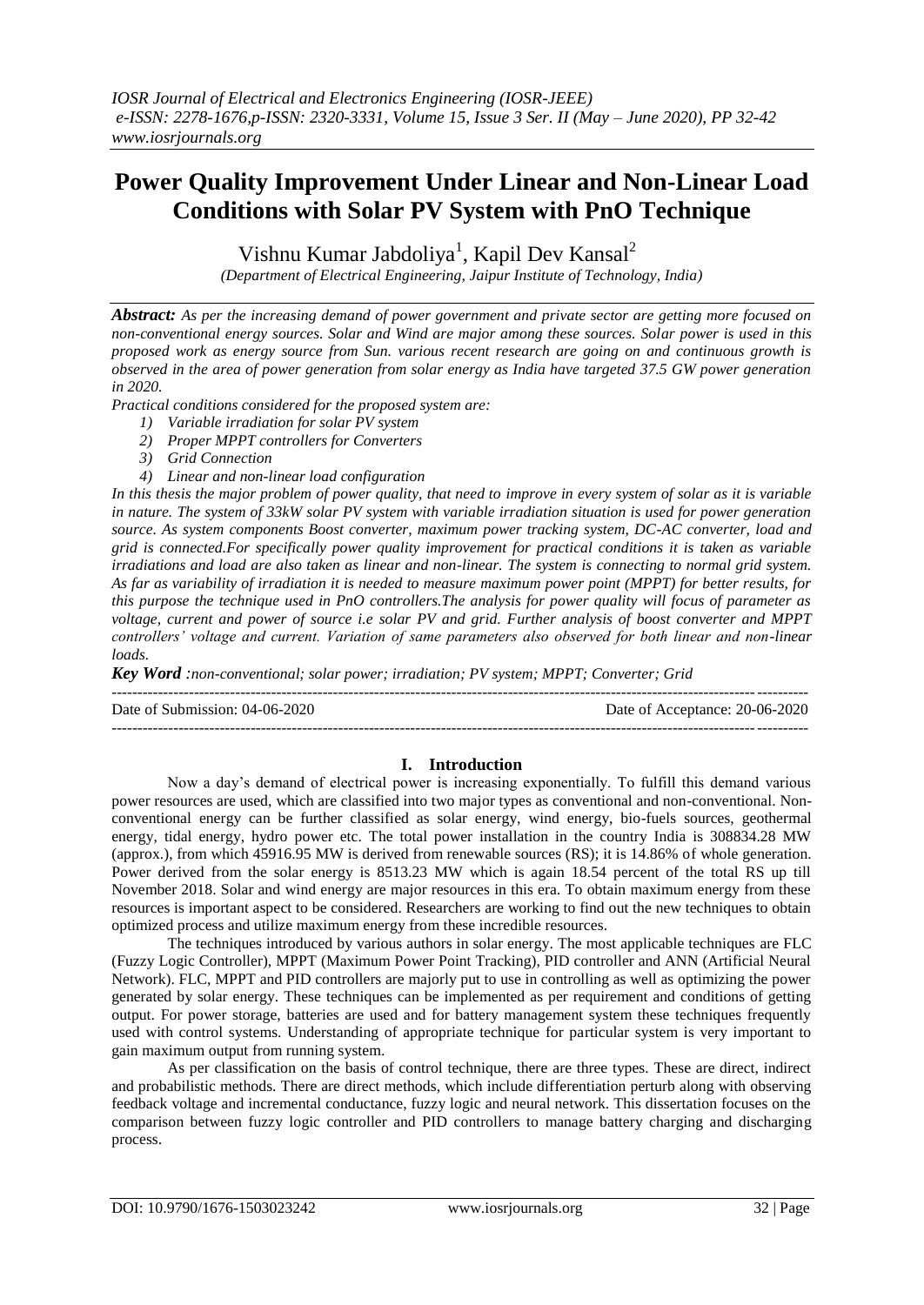#### **Importance of Renewable Resources**

Nature has conveyed vitality over its various sources. Extensively, these wellsprings of vitality can be named, sustainable and non-inexhaustible wellsprings of vitality. The huge thickness of vitality put away in sustainable structure has pulled in more consideration than that with non-inexhaustible ones. An Earth-wide temperature boost and air contamination have recently turned out to be not kidding issues around the world. These are brought about by the arrival of ozone harming substances and fumes vapor, the volumes of which develop constantly by virtue of rising vitality needs. Then again, our stores of petroleum products keep on diminishing. The weariness of Fossil fuel and issues of an Earth-wide temperature boost that are brought about by customary power age has lead us to turn towards the ceaseless sustainable power sources (RES) than any time in recent memory in the previous years.



**Fig. 1.** Growth of Global Power Capacity of Wind and Solar Resources

Sustainable power source (RE) sources are turning into an inexorably significant piece of our capacity age as the valuable stores of non-renewable energy sources are drawing nearer to exhaustion. Out of the accessible Renewable Energy innovations, wind vitality and sun based vitality sources appear as the most satisfying choices, as they are pervasive, accessible free of expense, and condition well disposed. Natural and financial advantages identified with the decrease of both carbon dioxide outflow and transmission misfortunes have made disseminated sustainable age frameworks turned into an aggressive arrangement.

Sustainable power sources appear to be a satisfying vitality source so as to manufacture an economical and eco-accommodating vitality economy in the coming decade. Photovoltaic (PV) boards and wind generators are essential sprinters, among the inexhaustible assets. RES have the advantages of being common and contamination free, however their upkeep and taking care of expenses are high.

Vitality the executives must be increasingly solid and productive in "brilliant" urban areas, for us just as for children. A shrewd city coordinates and upgrades a lot of reliant open and private frameworks to accomplish a superior degree of adequacy and productivity. These frameworks incorporate vitality, water, transportation, social insurance, legislative administrations, open wellbeing, training, and data and correspondence innovation (ICT) frameworks. A smart city should be viewed as a "system of systems."



**Fig. 2.** Basic model of a smart city

Notwithstanding, the sun based breeze vitality yield is influenced by the geographic and occasional climatic conditions. Henceforth, there is a requirement for a reinforcement control framework to improve the unwavering quality of the vitality supply. Despite the fact that, there is an improvement in these innovations, the downsides remain the principle hindrances to their usage, which are significantly their discontinuous nature and high capital expense. There is a dynamic cooperation between the heap request and the sustainable power source that can prompt vital issues of intensity quality and soundness. In this manner, it is basic to deal with the progression of vitality all through the mixture framework so as to expand the working existence of the layer and to ensure there is a nonstop vitality stream.1.2 Solar PV System. Photovoltaic (PV) cells comprise of semiconducting materials that have the ability to change over an episode radiation in the sunlight based range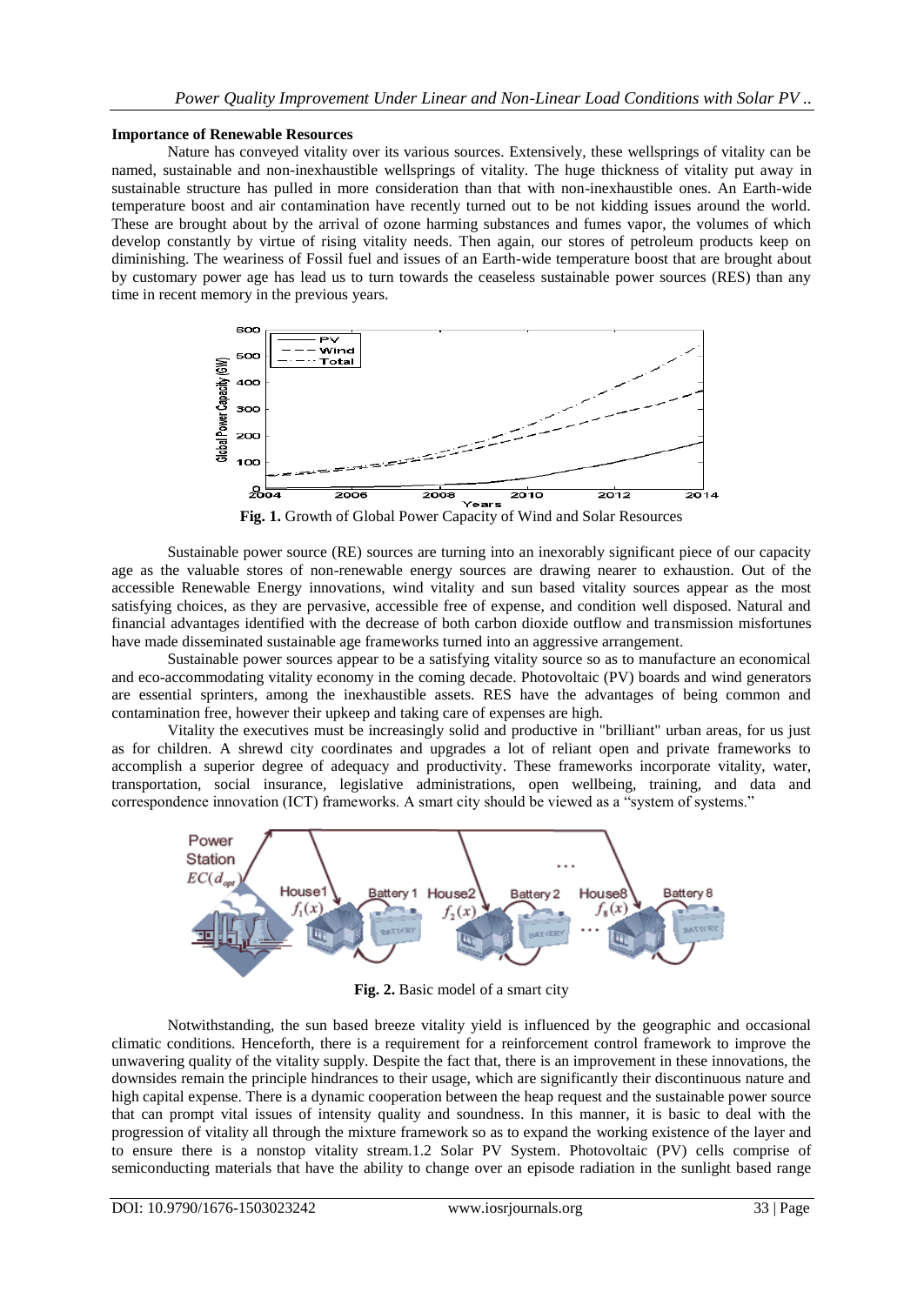into electric flows. PV cells are ordinarily comprised of silicon. They come in two assortments in particular crystalline and dainty film type. The acquired PV cell yield voltage is a component of the photocurrent, which is for the most part controlled by the heap current and furthermore relies upon the sun powered light level that is seen during the activity.

Any autonomous sunlight based cell control framework charges the battery from the sun oriented cells in the daytime and supplies control from the battery to a heap during the evening. Customary frameworks played out this switchover strategy by checking the battery voltage consistently and legitimately yielding location flag there from by a control circuit. To screen the battery activity status, be that as it may, an upkeep capacity is required to watch remaining

Energy collecting strategies are created for providing capacity to remote gadgets, for example, sensor hubs in a system which can't get steady power. In the remote circumstance, the gadgets ought to be selfsufficient and self-controlled with a vitality source. The vitality reaping produces electrical vitality from the encompassing condition or from sustainable sources, for example, sun oriented, wind, vibration, or warm vitality, along these lines the gadgets work for a more extended lifetime with the enhancements of the created vitality. The greatest power point following (MPPT) system can be utilized to acquire the most extreme power from a vitality reaping gadget. It keeps up the working voltage of the reaping gadget to most extreme power point so the collecting gadget produces vitality with greatest power. The yield control Po and the voltage of most extreme power Vopt are determined and got beneath from the model:

$$
P_o = V_o \times [ (V_{oc} - V_o) / R_s ]
$$
  

$$
V_{opt} = (1/2) V_{oc}
$$

Electric vehicles (EV) use batteries as the main energy storage components. They are sized to provide the required power along with the energy demand of the car. This leads to an over sizing of the batteries in order to deliver high power and to avoid unwanted degradation due to acceleration and braking. An ultra-capacitor (UC) based hybrid energy storage system (HESS) is suggested and researched in order to improve the battery lifetime.

#### **II. Solar Cell Modelling**

The ideal equivalent circuit of voltage gain using solar irradiation is designed as current source connected in parallel to diode and shunt resistance as shown in fig.3.



**Fig.3.** Equivalent circuit of solar PV cell

Relation between current and voltage characterized in the below equation, which is calculated from fig.3.

$$
I = n_p I_{ph} - n_p I_{sc} \left[ e^{\left( \left( \frac{q}{AkT} \right) \left( \frac{V}{n_s + IR_S} \right) \right)} - 1 \right]
$$

The photovoltaic current is dependent on its temperature and solar insulation, is given as-

$$
I_{\scriptscriptstyle ph} = \left[ \left( I_{\scriptscriptstyle acc} + k_i \left( T - T_{\scriptscriptstyle r} \right) \right) \times \frac{S}{1000} \right]
$$

Similarly the saturation current is represented as:

$$
I_{sc} = I_{rsc} \left(\frac{T}{T_r}\right)^3 e^{\left(\frac{qE_{gap}}{kA}\right)\left(\frac{1}{T_r} - \frac{1}{T}\right)}
$$

Where

 $Np$  = number of cells connected in parallel  $Ns =$  number of cells connected in series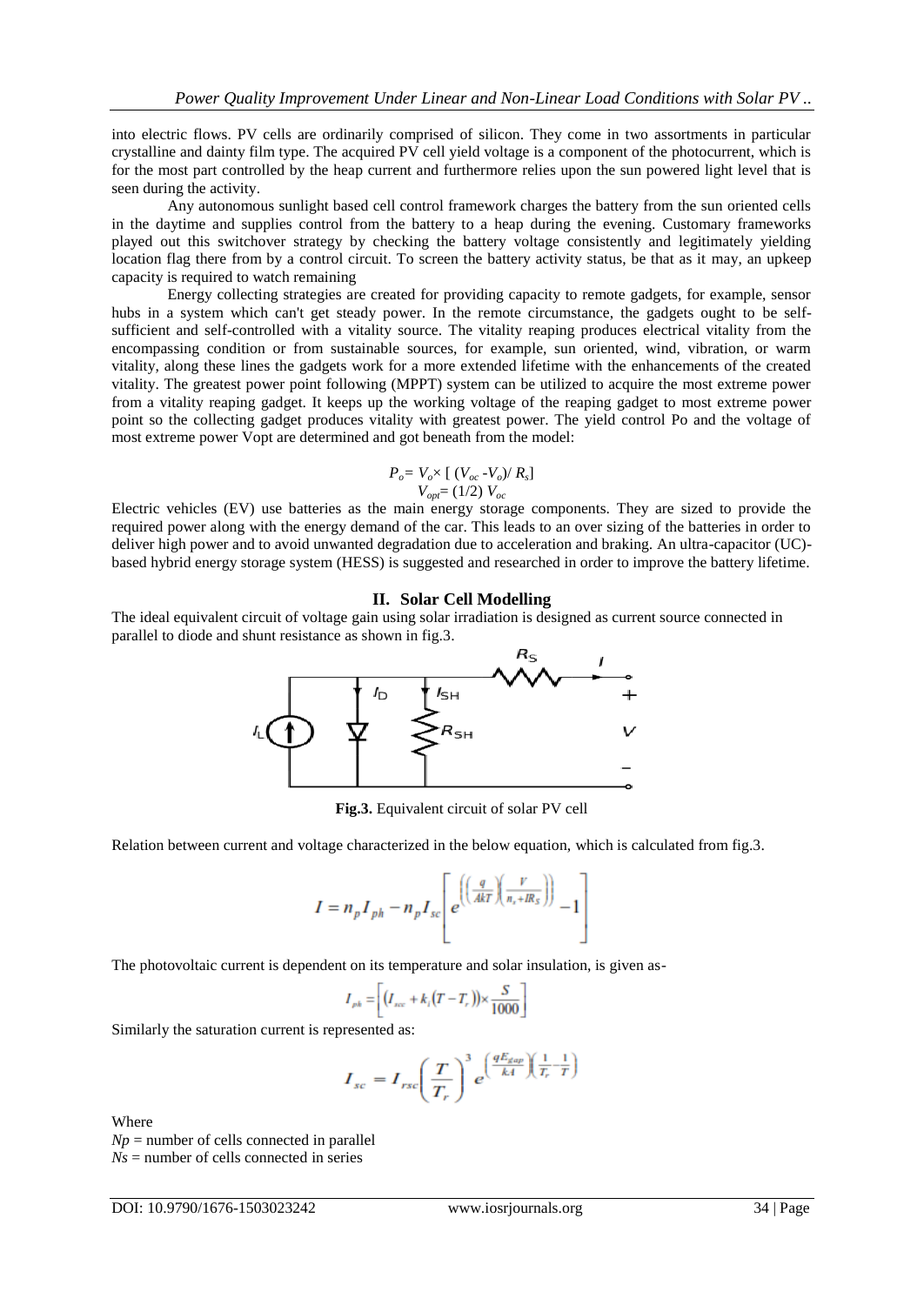#### **Maximum Power Point Tracking (MPPT)**

Ordinarily a sun based board can change over just 30-40% of the all-out occurrence sun based light into electrical vitality. Greatest Power Point Tracking (MPPT) is utilized to improve the effectiveness of a specific sun based board. Most extreme Power Point Tracking (MPPT) is a calculation that is utilized to separate greatest force from PV under explicit conditions. Most extreme intensity of a PV board relies upon variables, for example, sun powered light, surrounding temperature and cell temperature. Typically, a PV module produces most extreme force voltage at cell temperature of 25°C. Anyway relying upon outside temperature it can fall or rise. MPPT checks the yield of a specific PV board and in the wake of contrasting it and battery voltage chooses the most effective voltage for example greatest force point voltage. The reason for a MPPT framework is applying legitimate opposition in the wake of inspecting yield of PV cell so as to get greatest force.

MPPT is best in cooler conditions in light of the fact that PV module works better at cold temperatures. It is additionally extremely viable when the battery is profoundly released in light of the fact that progressively current can be removed under low charge conditions. MPPT gadgets are incorporated with power hardware making an electric force converter framework in type of sunlight based inverters which convert DC capacity to AC power.

#### **MPPT Techniques**

There are various strategies used to follow the most extreme force point, for example,

- 1. **Perturb and observe**(slope climbing strategy)
- 2. Gradual Conductance strategy
- 3. Current breadth
- 4. Consistent voltage
- 5. Fuzzy Logic Control
- 6. Neural system

#### **Perturbation and Observation (slope climbing strategy)**

Annoy and watch is perhaps the most straightforward technique because of its lower estimation of time intricacy. This technique utilizes one voltage sensor which detects the PV voltage and measures power. On the off chance that force builds, the calculation is intended to accomplish consistent force. Be that as it may, this strategy can bring about motions of intensity yield on the grounds that the calculation keeps on irritating recursively much in the wake of coming to MPP. This can be illuminating by setting a blunder cutoff to end the recursion. It is anything but difficult to actualize and is known as slope climbing technique since it relies upon the ascent and fall of intensity versus voltage bend as for most extreme force point.

Algorithm of Perturbation and Observation

NOTE: The difference in obligation cycle must be done toward MPP.

- STEP-1: Instate beginning worth, most extreme worth, least estimation of obligation cycle and furthermore the augmentation incentive to expand/decline the obligation cycle.
- STEP-2: In the event that pace of progress in force and pace of progress in voltage both are negative, at that point obligation cycle must be diminished else on the off chance that pace of progress in voltage is sure, at that point obligation cycle must be expanded.
- STEP-3: On the off chance that pace of progress in power is sure however pace of progress in voltage is negative, at that point obligation cycle must be expanded else if pace of progress in voltage is certain, obligation cycle must be diminished.
- STEP-4: On the off chance that the obligation cycle esteem surpasses the greatest introduced esteem or is lesser than the base instated esteem, at that point the obligation cycle esteem must not be changed and it must be same as the past worth.
- STEP-5: The initial four stages ought to be rehashed that implies ought to be in for or while circle until Maximum Power point is reached.

## **III. Result**

In this section of thesis simulation and design of proposed system of solar/PV with 33kW with linear and nonlinear load connected and controlling through MPPT of PnO controller for power quality improvement is represented. Different parameters used and design in MATLAB are as below:

| <b>Table 1.</b> Solar/F v illoudie Falameters |                     |  |
|-----------------------------------------------|---------------------|--|
| <b>Solar Parameter</b>                        |                     |  |
| Parallel strings                              |                     |  |
| Series-connected modules per string           |                     |  |
| <b>Output Power</b>                           | 33kW                |  |
| Module                                        | 1Soltech 1STH-220-P |  |

|  | <b>Table 1.</b> Solar/PV module Parameters |
|--|--------------------------------------------|
|--|--------------------------------------------|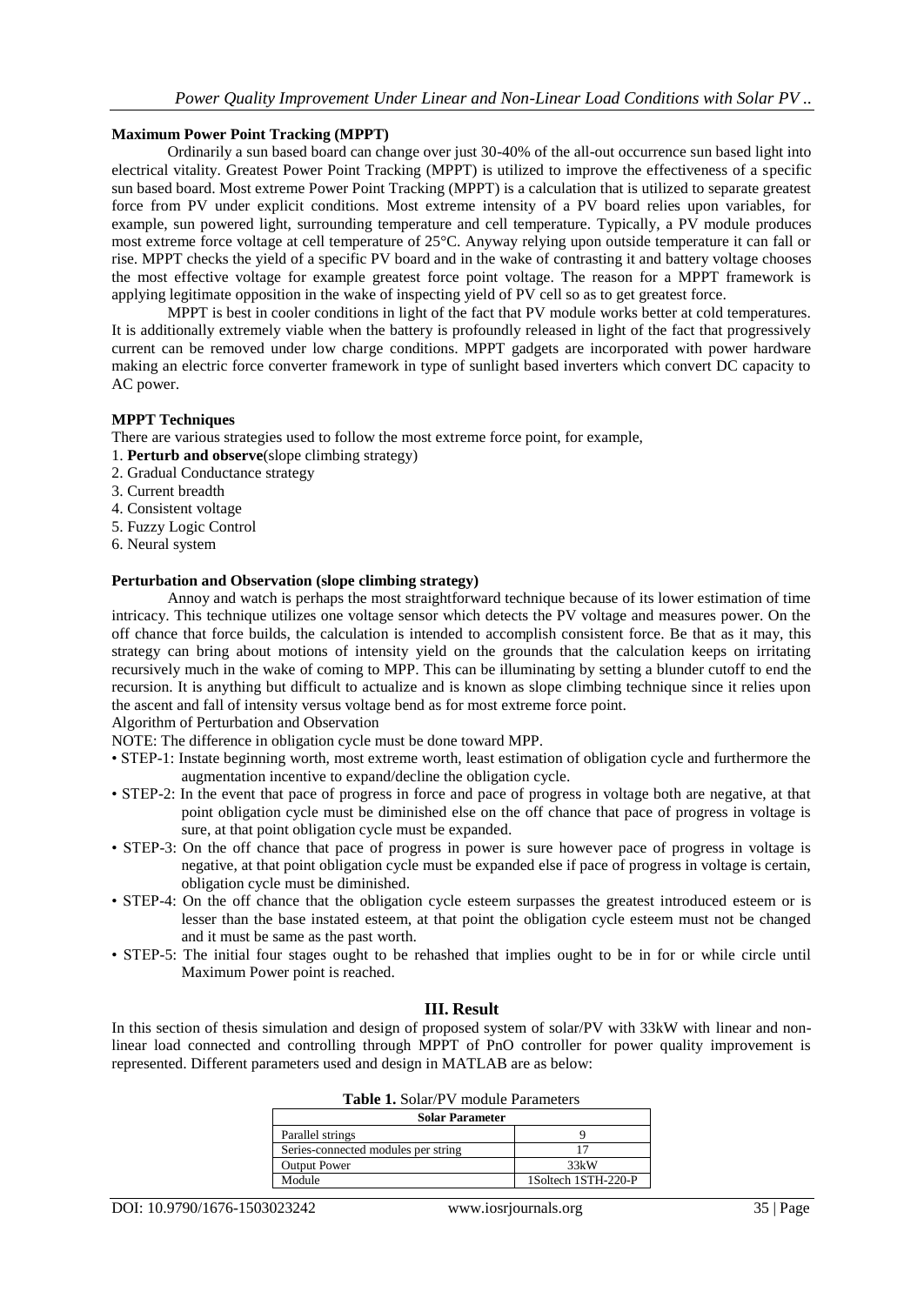| Maximum Power (W)                        | 218.871    |
|------------------------------------------|------------|
| Open circuit voltage Voc (V)             | 36.6       |
| Voltage at maximum power point Vmp (V)   | 29.3       |
| Temperature coefficient of Voc (%/deg.C) | $-0.36101$ |
| Cells per module (Ncell)                 | 60         |
| Short-circuit current Isc (A)            | 7.97       |
| Current at maximum power point Imp (A)   | 7.47       |
| Temperature coefficient of Isc (%/deg.C) | 0.10199    |
| $T_{cell}$ (deg. C)                      | [45 25]    |
| Shunt resistance Rsh (ohms)              | 350.2415   |
| Series resistance Rs (ohms)              | 0.38174    |



**Fig.4.** MATLAB model of proposed system



**Fig. 5.** Boost converter design in MATLAB

Fig.5 shows the boost converter design in MATLAB having L=4.5e-3 H. The power of solar is the input for this boost converter with 33KW and it increases that power for three phase load.



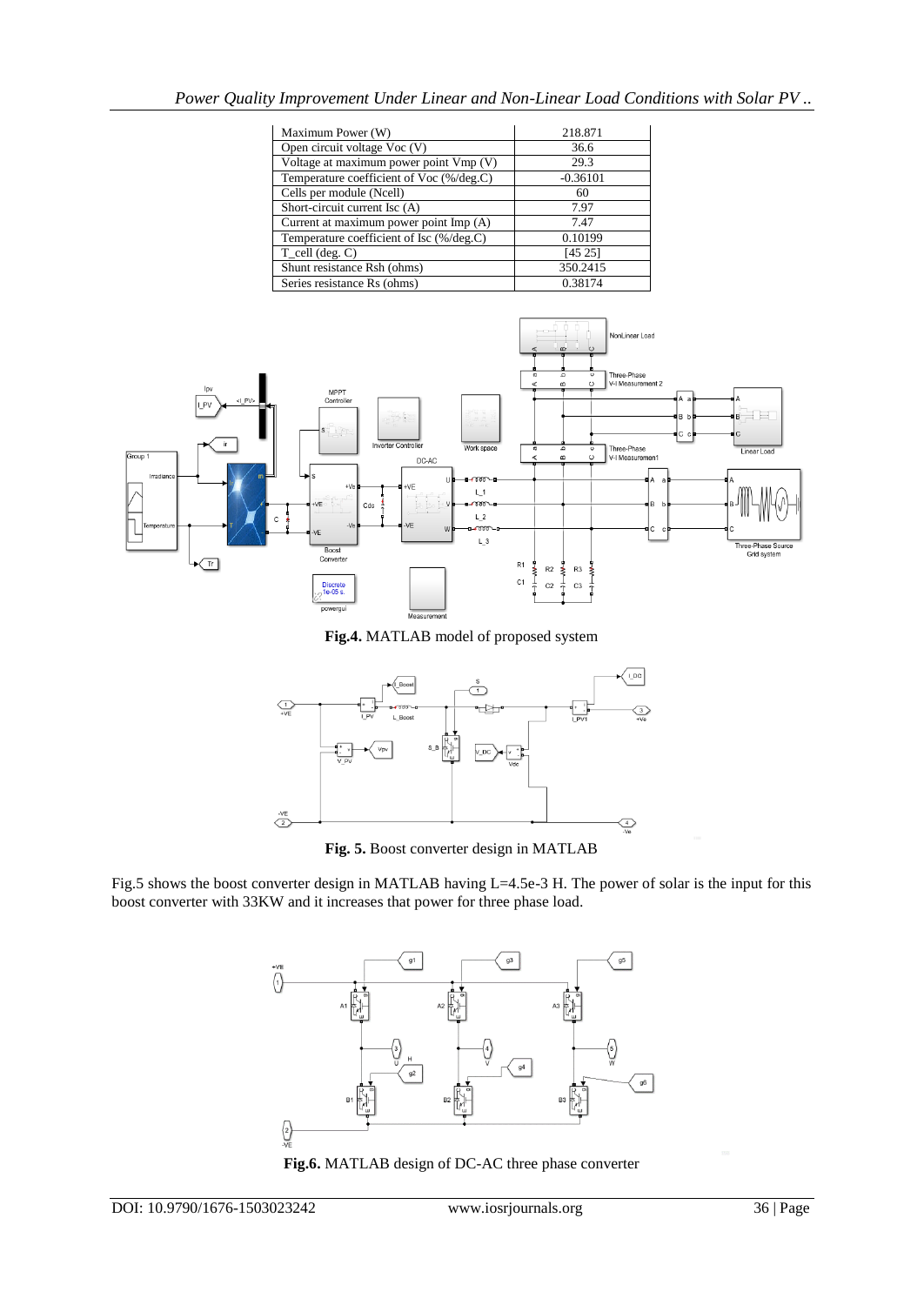Fig.6. shows the DC-AC three phase converter and the input is from boost converter. IGBT/Diode are used for the design purpose



**Fig.7**. MPPT design for solar PV system for maximum power gain.

MPPT design for solar system for maximum power gain from solar system is shown in fig.7. in which PnO technique is used as controller. Inputs for which are solar voltage and current and it generated pulses for boost converter as per feedback.

Fig.8. represent the construction and design of inverter controller that the inputs are feedback from load voltage and current as feedback.



**Fig. 8.** DC-AC inverter controller design in MATLAB



**Fig.9.** Non-Linear load for the system

Non-Linear load connected to the power system is shown in fig 9. with diode and RL load of 50 ohm and 50e-3 H respectively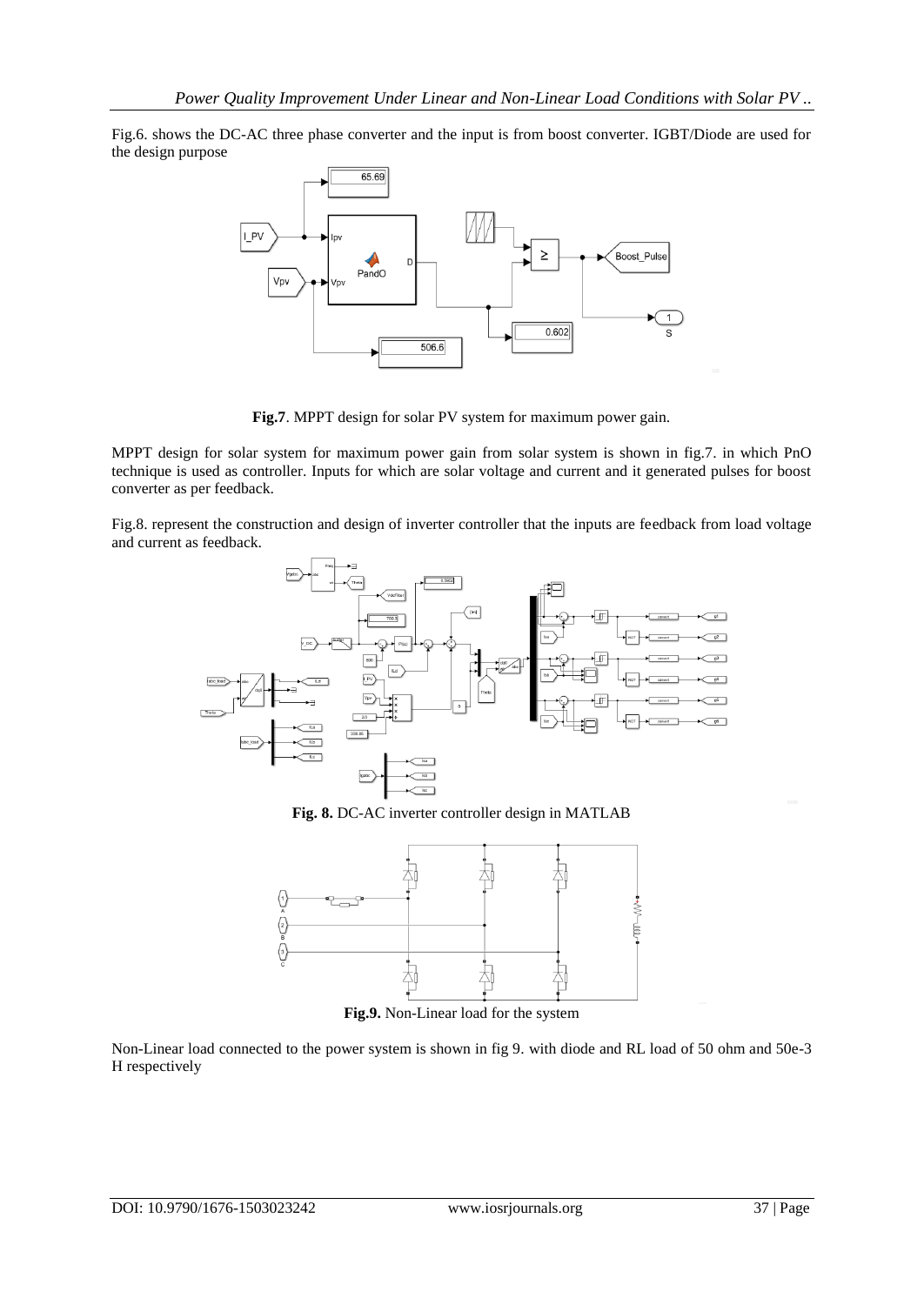

**Fig.10.** MATLAB design of linear load for system

Fig.10. shows the linear load configuration connected to the power system with three phase RLC load with following parameters:

| Table.2. Parameter configuration of Linear load |              |  |
|-------------------------------------------------|--------------|--|
| Configuration                                   | Y (grounded) |  |
| Nominal phase-to-phase voltage Vn (Vrms)        | 415          |  |
| Nominal frequency fn (Hz):                      | 50           |  |
| Active power $P(W)$ :                           | $5.00E + 03$ |  |
| Inductive reactive power QL (positive var):     | 100          |  |
| Capacitive reactive power Qc (negative var):    | 100          |  |
| Load type:                                      | constant Z   |  |

## **IV. Results and Analysis**

Results and analysis of proposed work for solar output voltage, current and MPPT output power from boost converter. With linear and non-linear load power quality improvement graphs are represented in this chapter of thesis. Three sections are mentioned as Solar, MPPT boost and Load results.





**Fig.11.** Irradiation of Solar system

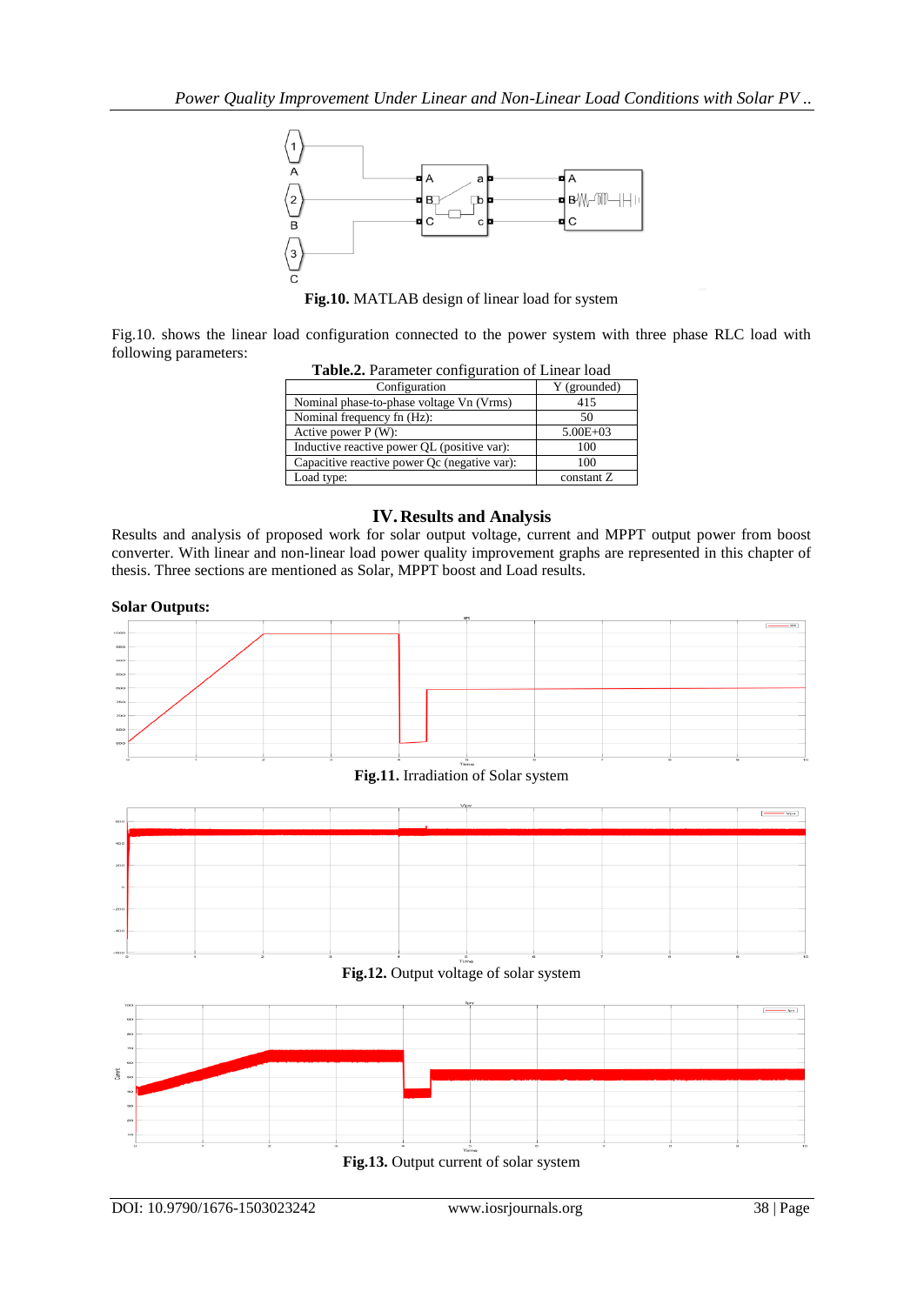

# **Fig.14.** Output Power of solar system





**Fig.17.** Output DC Filter voltage of coupled capacitor



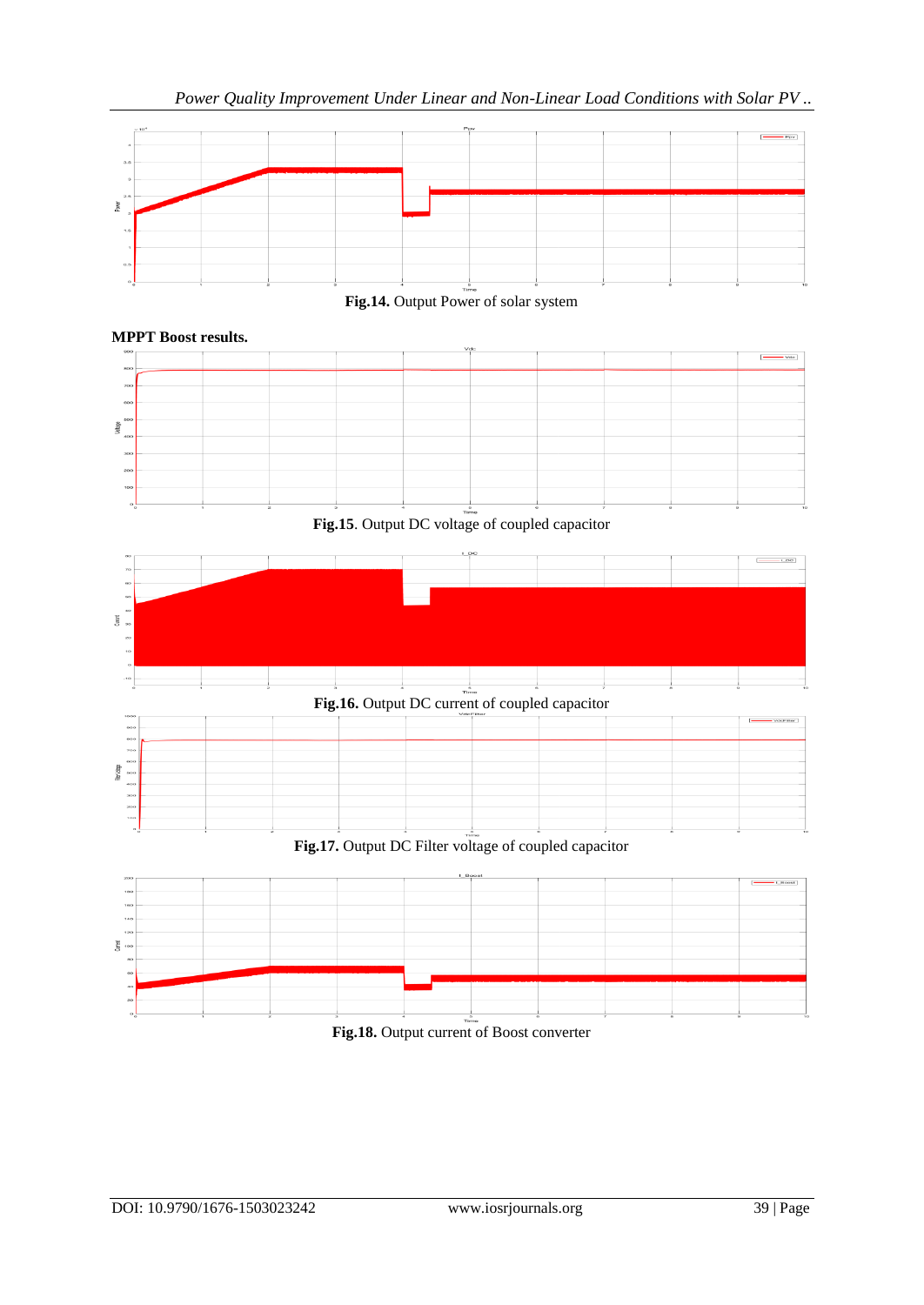

# *Power Quality Improvement Under Linear and Non-Linear Load Conditions with Solar PV ..*

**Load Outputs**

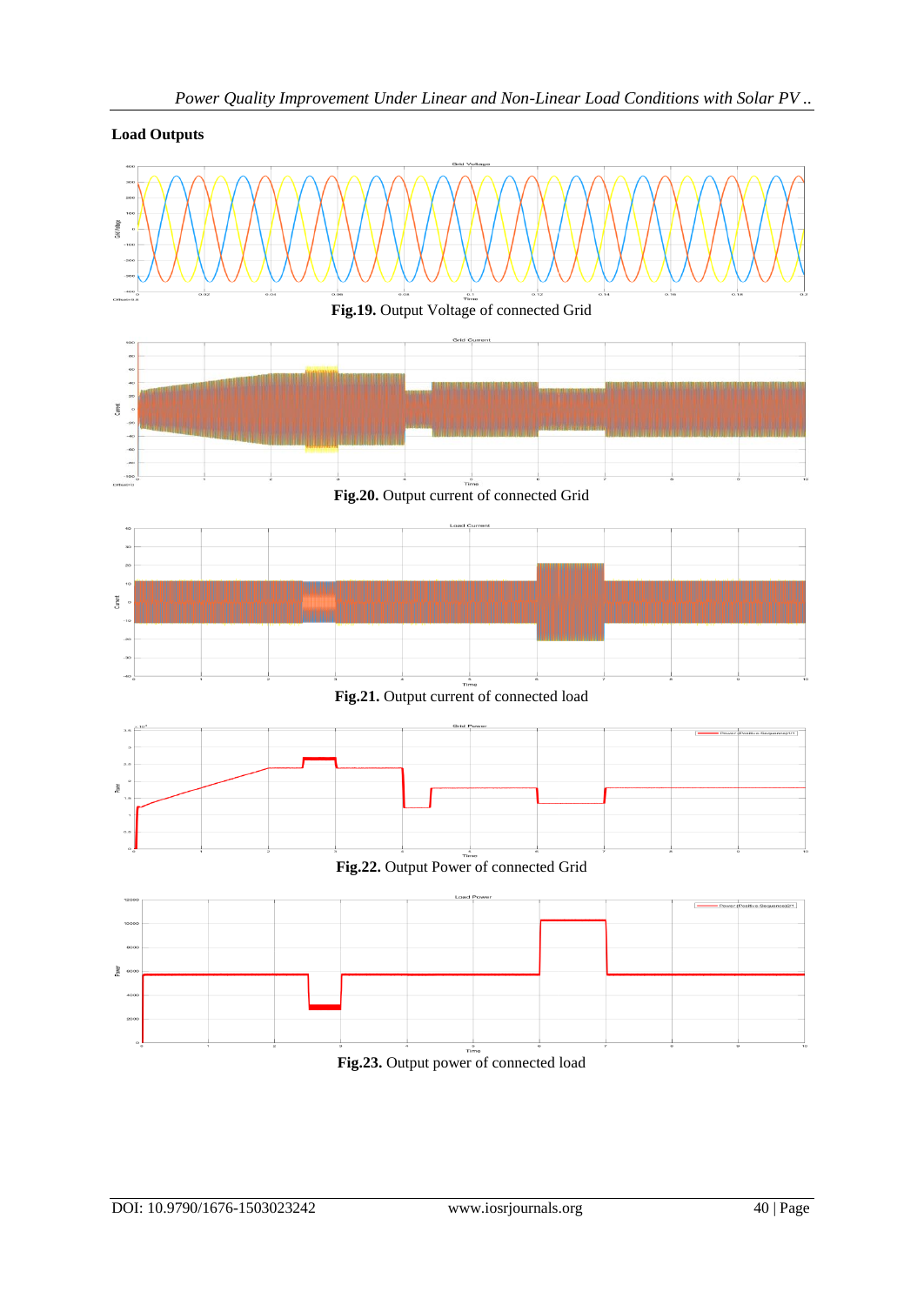

**Fig.24.** Output line current at load of line A



**Fig.25.** Output line current at load of line B

## **V. Conclusion**

Practical conditions considered for the proposed system as mentioned in abstract too are:

- 1) Variable irradiation for solar PV system (1000,800&600 W/m<sup>2</sup>)
- 2) Proper MPPT controllers for Converters (PnO technique)
- 3) Grid Connection
- 4) Linear and non-linear load configuration

The system of 33kW solar PV system with variable irradiation situation is used for power generation source. As system components Boost converter, maximum power tracking system, DC-AC converter, load and grid is connected.

For specifically power quality improvement for practical conditions it is taken as variable irradiations and load are also taken as linear and non-linear. The system is connecting to normal grid system. As far as variability of irradiation it is needed to measure maximum power point (MPPT) for better results, for this purpose the technique used in PnO controllers.

The analysis for power quality shows that solar output voltage is 500 V(Fig.12), current varies as irradiation varies i.e.  $68A/40A/53A$  for  $1000/600/800$  W/m<sup>2</sup> respectively (Fig.13). Whereas after boost converter this current will be 73A/42A/56A respectively (Fig.18). Solar power generated as per variable irradiation is 33/20/26 kW(Fig.14). The DC voltage is measured 780 V as shown in fig.15 and grid voltage is 330 V in fig.19. Active power measured in fig.22 is 27 kW/13 kW/18 kW and load power is 5800W in nonlinear load configuration. The stability is seen by using PnO technique hence power quality also improved with lesser distortions.

**Future Scope:**This work can be extended by implementing more techniques for MPPT like Fuzzy logic and For more complex system Wind can be added for power generation with solar.

#### **References**

- [1]. P. Shah, I. Hussain and B. Singh, "Power quality improvement of grid interfaced solar PV using adaptive line enhancer based control scheme," 2017 6th International Conference on Computer Applications In Electrical Engineering-Recent Advances (CERA), Roorkee, 2017, pp. 551-555.
- [2]. V. Patel and J. J. Patel, "Power quality improvement of grid using solar photovoltaic farm," 2017 Innovations in Power and Advanced Computing Technologies (i-PACT), Vellore, 2017, pp. 1-6.
- [3]. B. Parija, S. Behera, R. Pattanayak and S. Behera, "Power Quality Improvement in Hybrid Power System using D-STATCOM," 2019 3rd International Conference on Computing Methodologies and Communication (ICCMC), Erode, India, 2019, pp. 564-567.
- [4]. F. Chishti, S. Murshid and B. Singh, "Development of Wind and Solar Based AC Microgrid With Power Quality Improvement for Local Nonlinear Load Using MLMS," in IEEE Transactions on Industry Applications, vol. 55, no. 6, pp. 7134-7145, Nov.-Dec. 2019.
- [5]. Jayasankar V N, Gururaj M V and Vinatha U., "A study on hybrid Renewable Energy Source interface to the non-ideal grid at distribution level with power quality improvements," 2016 IEEE 6th International Conference on Power Systems (ICPS), New Delhi, 2016, pp. 1-5.